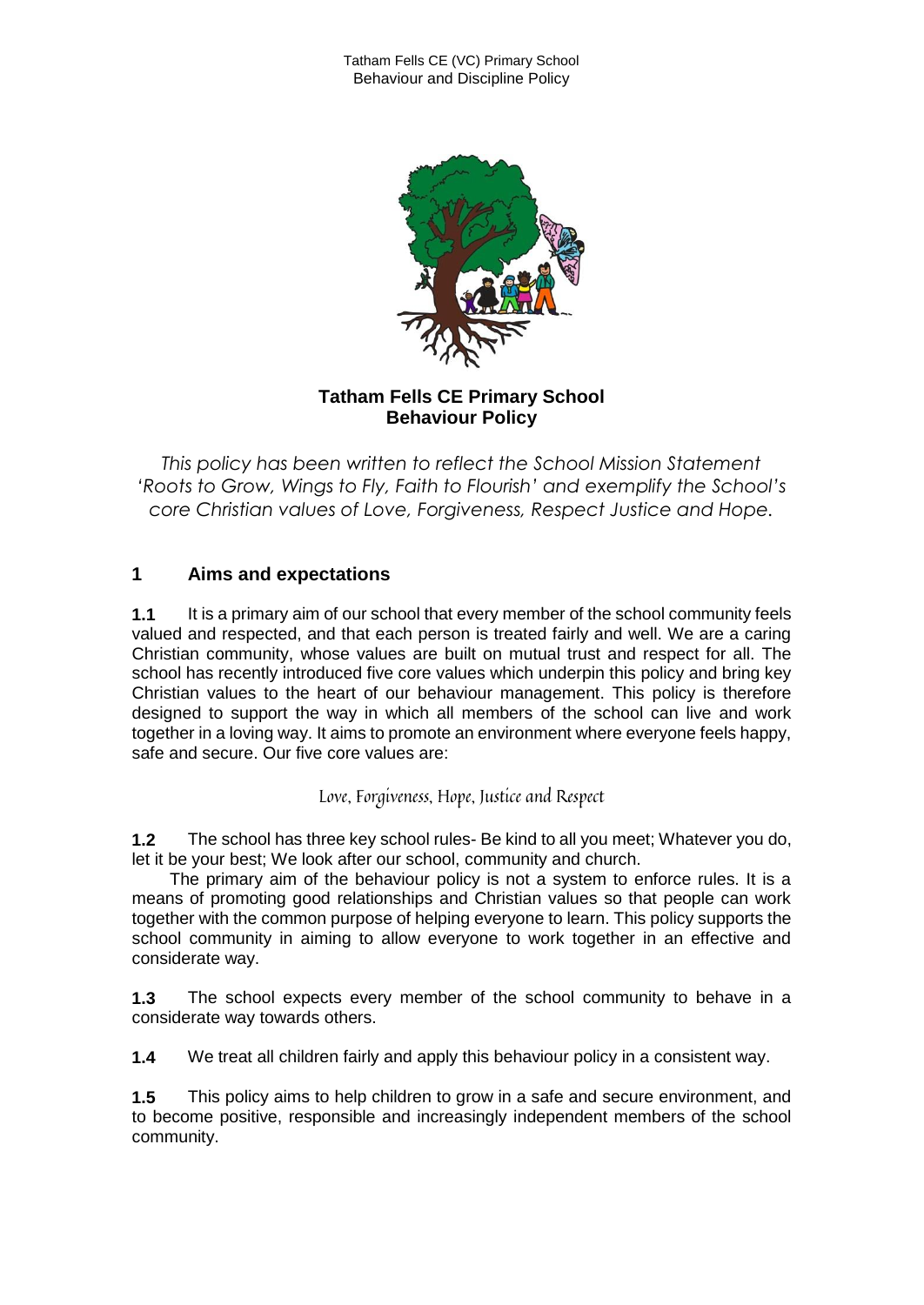**1.6** As a school we have a strong commitment to positive behaviour management, where behaviour is recognised, rewarded and celebrated. We believe that this will develop an ethos of kindness and cooperation. This policy is designed to promote good behaviour, rather than merely deter anti-social behaviour.

## **2 Rewards**

**2.1** We praise and reward children for good behaviour in a variety of ways:

- teachers congratulate children;
- teachers give children team points*.*

we distribute special mention certificates to children either for consistent good work or behaviour, or to acknowledge outstanding effort or acts of kindness in school;

'VIP award' is a special award presented to one child. It is designed to celebrate individual strengths, achievement, effort and for outstanding contribution to the ethos of our school.

**2.2** The school acknowledges all the efforts and achievements of children, both in and out of school.

### **3 Sanctions**

**3.1** The school employs a 'reminder' system to enforce the school rules, and to ensure a safe and positive learning environment. Children should be aware that there are consequences for inappropriate or ongoing behaviour that isn't acceptable. Pupils will incur consequences as follows.

KS1/FS

- Redirecting behaviour by teacher to explain why the behaviour is inappropriate
- Children are encouraged to verbalise their behaviour.
- If the behaviour continues it will be discussed with parents/guardians.
- If behaviour is persistent a behaviour plan will be drawn up and discussed with parents.

The class teacher liaises with external agencies, as necessary, to support and guide the progress of each child. The class teacher may, for example, discuss the needs of a child with the education social worker or LEA behaviour support service. KS2

- Informal reminder of the rule broken/inappropriate behaviour
- Formal reminder recorded on the class 'Consequences ladder'

• 2<sup>nd</sup> Formal reminder: Child's name moved to the next step on the ladder - child misses next playtime

• 3<sup>rd</sup> Formal reminder: headteacher will be informed and it will be discussed with parents/ guardians.

If behaviour is persistent a behaviour plan will be drawn up and discussed with parents.

The class teacher liaises with external agencies, as necessary, to support and guide the progress of each child. The class teacher may, for example, discuss the needs of a child with the education social worker or LEA behaviour support service.

**3.2** The class teacher discusses the school rules with each class. If there are incidents of anti-social behaviour, the class teacher discusses these with the whole class during 'circle time'.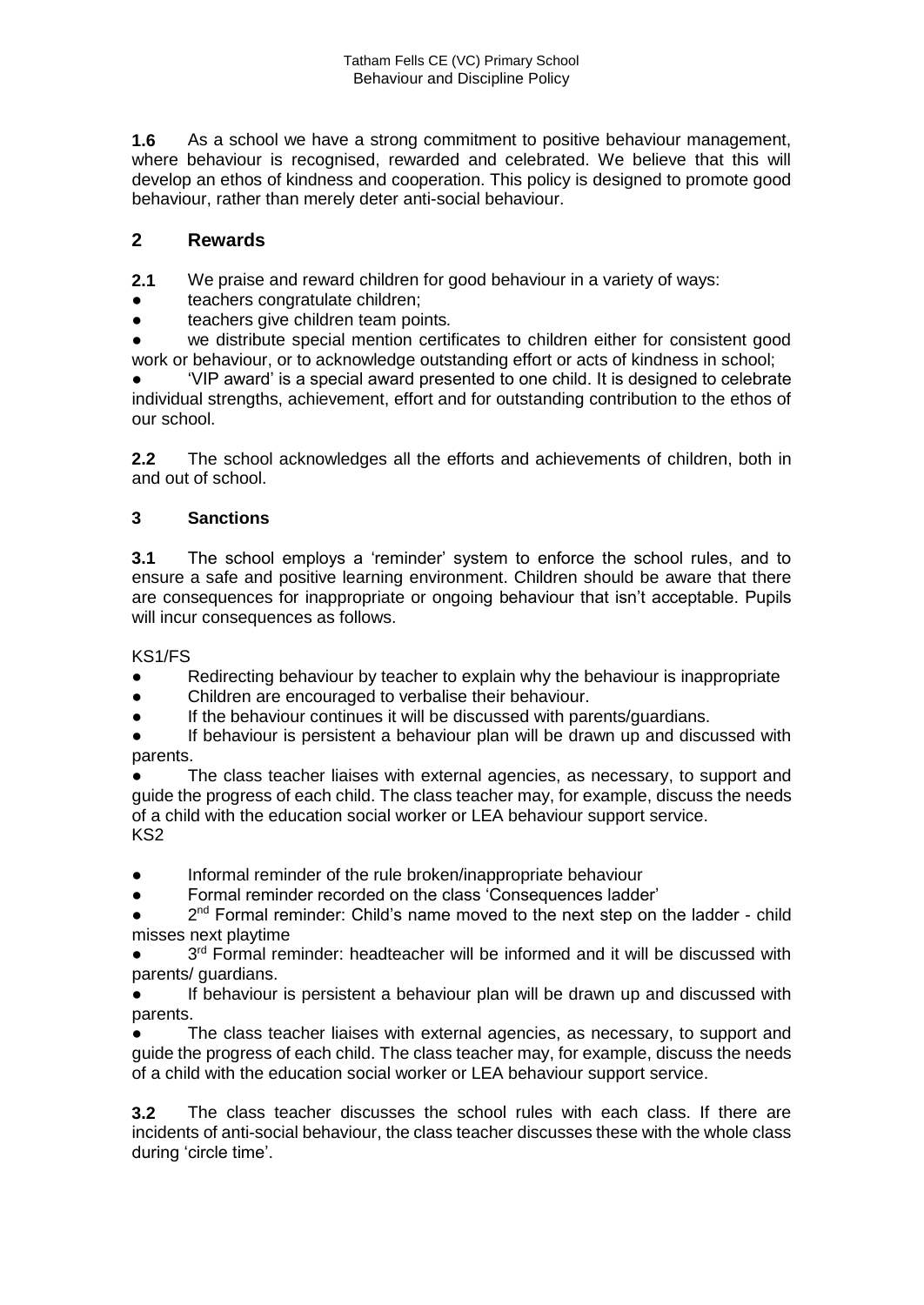**3.3** The school does not tolerate bullying of any kind. If we discover that an act of bullying or intimidation has taken place, we act immediately to stop any further occurrences of such behaviour. (See our Anti- Bullying policy)

**3.4** Staff only intervene physically to restrain children or to prevent injury to a child, or if a child is in danger of hurting him/herself. The actions that we take are in line with government guidelines on the restraint of children.

## **4 The role of the headteacher**

**4.1** It is the responsibility of the headteacher, under the School Standards and Framework Act 1998, to implement the school behaviour policy consistently throughout the school, and to report to governors, when requested, on the effectiveness of the policy. It is also the responsibility of the headteacher to ensure the health, safety and welfare of all children in the school.

**4.2** The headteacher supports the staff by implementing the policy, by setting the standards of behaviour, and by supporting staff in the implementation of the policy.

**4.3** The headteacher keeps records of all reported serious incidents of misbehaviour.

**4.4** The headteacher has the responsibility for giving fixed-term suspensions to individual children for serious acts of misbehaviour. For repeated or very serious acts of anti-social behaviour, the headteacher may permanently exclude a child. Both these actions are only taken after the school governors have been notified.

### **5 The role of parents**

**5.1** The school works collaboratively with parents, so children receive consistent messages about how to behave at home and at school.

**5.2** We explain the school rules in the home school agreement and we expect parents to read these and support them.

**5.3** The school uses sanctions to maintain the high standard of behaviour across the school and ask that parents support the actions of the school. If parents have any concern about the way that their child has been treated, they should initially contact the class teacher and the headteacher. If the concern remains, they should contact the chair of governors. If these discussions cannot resolve the problem, a formal complaints process can be implemented.

### **6 The role of governors**

**6.1** The governing body has the responsibility of setting down these general guidelines on standards of discipline and behaviour, and of reviewing their effectiveness. The governors support the headteacher in carrying out these guidelines.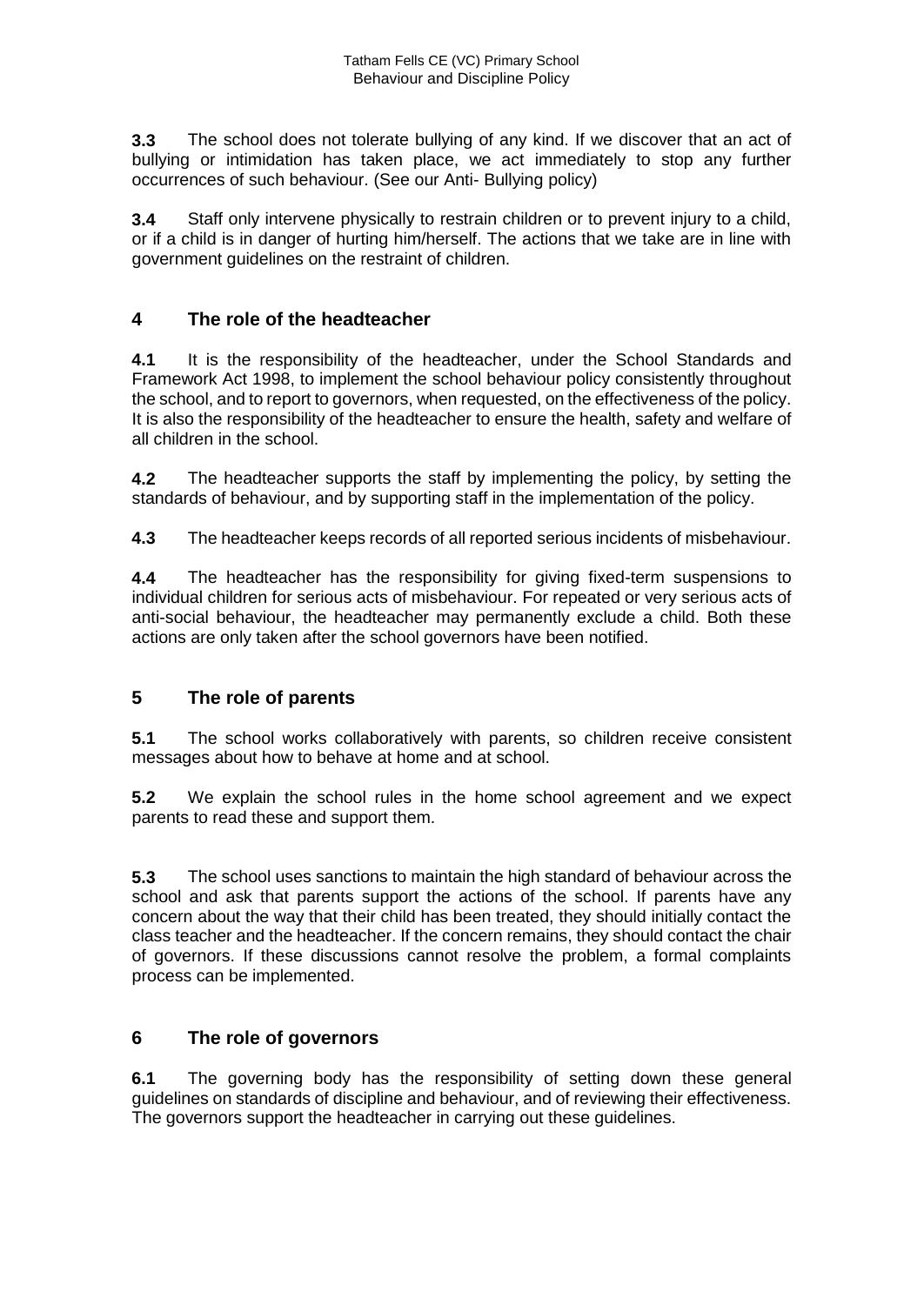**6.2** The headteacher has the day-to-day authority to implement the school behaviour and discipline policy, but governors may give advice to the headteacher about particular disciplinary issues.

## **7 Fixed-term and permanent exclusions**

**7.1** Only the headteacher (or the acting headteacher) has the power to exclude a pupil from school. The headteacher may exclude a pupil for one or more fixed periods, for up to 45 days in any one school year. The headteacher may also exclude a pupil permanently. It is also possible for the headteacher to convert a fixed-term exclusion into a permanent exclusion, if the circumstances warrant this.

**7.2** If the headteacher excludes a pupil, she informs the parents immediately, giving reasons for the exclusion. At the same time, the headteacher makes it clear to the parents that they can, if they wish, appeal against the decision to the governing body. The school informs the parents how to make any such appeal.

**7.3** The headteacher informs the LEA and the governing body about any permanent exclusion, and about any fixed-term exclusions beyond five days in any one term.

**7.4** The governing body itself cannot either exclude a pupil or extend the exclusion period made by the headteacher.

**7.5** The governing body has a discipline committee which is made up of between three and five members. This committee considers any exclusion appeals on behalf of the governors.

**7.6** When an appeals panel meets to consider an exclusion, they consider the circumstances in which the pupil was excluded, consider any representation by parents and the LEA, and consider whether the pupil should be reinstated.

**7.7** If the governors' appeals panel decides that a pupil should be reinstated, the headteacher must comply with this ruling.

### **8 Monitoring**

**8.1** The headteacher monitors the effectiveness of this policy on a regular basis. She also reports to the governing body on the effectiveness of the policy and, if necessary, makes recommendations for further improvements.

**8.2** The headteacher keeps a record of any pupil who is suspended for a fixed-term, or who is permanently excluded.

**8.3** It is the responsibility of the governing body to monitor the rate of suspensions and exclusions, and to ensure that the school policy is administered fairly and consistently.

#### **9 Review**

**9.1** The governing body reviews this policy every three years. The governors may, however, review the policy earlier than this, if the government introduces new regulations, or if the governing body receives recommendations on how the policy might be improved.